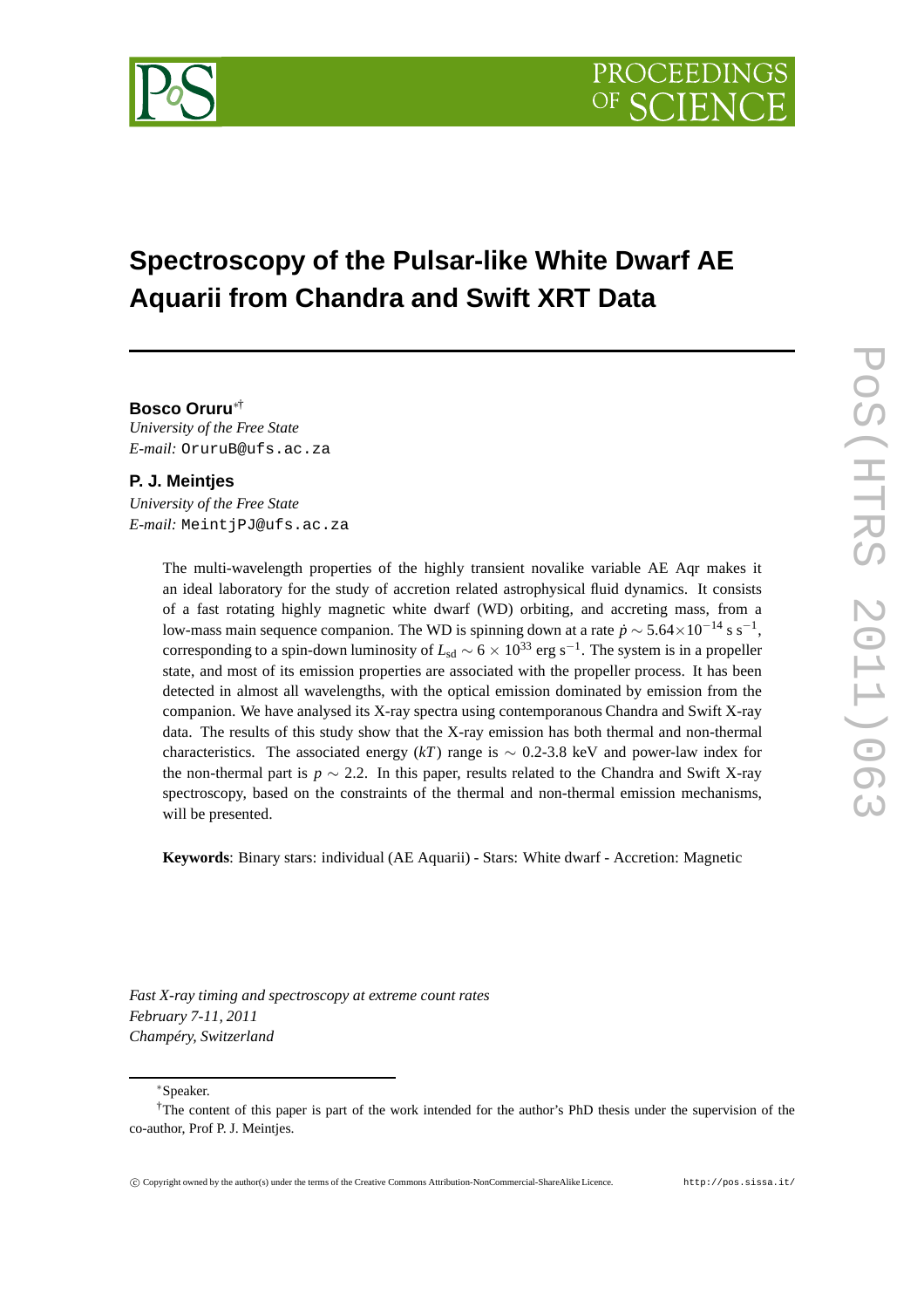# **1. Introduction**

AE Aquarii (hereafter AE Aqr) is a low mass non-eclipsing close binary system consisting of a magnetic white dwarf, accreting matter from a late-type main sequence companion (e.g. Welsh et al. 1995; Ikhsanov 1997; Choi et al. 1999). The orbital period is 9.88 h (e.g. Welsh et al. 1993). It has traditionally been classified as a novalike variable (e.g. Joy 1954; Crawford & Craft 1956; de Jager 1991). Based on this classification, Patterson (1979) adopted the oblique rotator model and explained the system in terms of a magnetized white dwarf ( $P_{spin} \sim 33$  s) accreting matter from a well developed accretion disc, which placed AE Aqr in the intermediate polar subclass of the cataclysmic variables (e.g. Warner 1983; Ikhsanov 1997). However, the observed spectral profile of the  $H_{\alpha}$  emission line is single-peaked and the spectral widths of the Balmer emission lines are highly variable (e.g. Itoh et al. 2006, and references therein), seriously questioning the presence of an accretion disc.

AE Aqr has been detected in almost all wavelengths (e.g. de Jager 1991); in radio (e.g. Bookbinder & Lamb 1987), in optical (e.g. Zinner 1938; Patterson 1979), in X-rays (e.g. Patterson et al. 1980; Clayton & Osborne 1995) and possibly in TeV γ-rays (e.g. Meintjes et al. 1992, 1994). In radio and TeV  $\gamma$ -rays, the emission is reportedly of non-thermal nature (e.g. Ikhsanov 1997), and the rest of the emission is predominantly thermal. Coherent oscillations at 33 s were first detected in the optical light (e.g. Patterson 1979), and later in other wavelengths (e.g. Patterson et al. 1980; de Jager et al. 1994; Eracleous et al. 1994; Meintjes et al. 1994).

Recent studies (e.g. Wynn et al. 1997; Meintjes & de Jager 2000) have shown that the properties of the emission lines can be explained satisfactorily within the magnetic propeller model. These authors have shown that the fast rotating white dwarf will most probably act as a magnetospheric propeller, ejecting the bulk of

the mass transfer flow from the binary system (see figure on the right; adapted from Wynn et al. 1997). For an effective propeller, no accretion disc is formed, a characteristic that makes AE Aquarii quite unique. The propeller model has been widely considered to account for the spin-down of the WD (de Jager et al. 1994; Mauche 2006) at  $\dot{P} \sim 5.64 \times 10^{-14}$  s s<sup>-1</sup>. On the other hand, Meintjes & de Jager (2000) have suggested that a fraction of the spin-down energy is channeled into particle acceleration and non-thermal emission.

This paper is organized as follows. In §2, observations of AE Aqr with Chandra and Swift are presented. A brief description of data reduction procedures, with respect to the spectra, are presented. The spectral properties are presented in §3, with a discussion of possible X-ray emission models presented in §4.

## **2. Observations and Data Reduction**

AE Aqr was observed by Chandra (ObsID 5431) on August 30, 2005 at 06:37 UT for ∼ 80 ks (e.g. Mauche 2006), using the ACIS-S detector and HETG. Standard processing was done at the

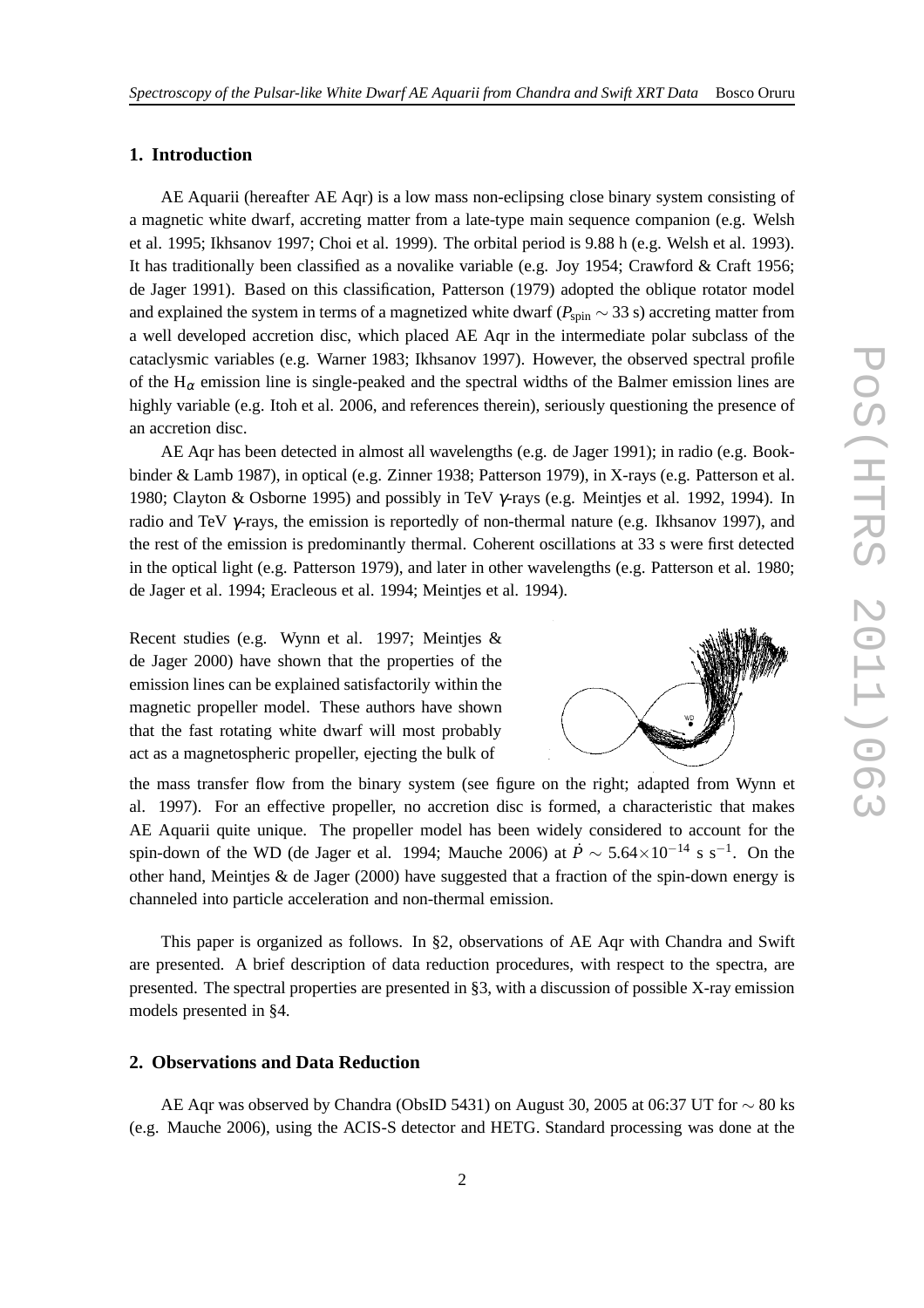Chandra X-ray Center (CXC), and data was acquired through HEASARC on-line service, provided by the NASA's Goddard Space Flight Center. To generate spectra, CIAO software was used, where the level 2 event file was used as input to create a spectrum file (pha2.fits) that was then split into single spectrum files with respect to the diffraction order and the grating arm. Then, for each of the single spectra, a response matrix file (RMF) was created and used alongside other data files to create the corresponding ancilliary response file (ARF).

Swift observed AE Aqr (target ID = 30295) between August 30 and September 2, 2005 for  $\sim$  10.5 ks, as a pre-planned target (PPT; Evans et al. 2009). The data were processed at the UK Swift Science Data Centre (UKSSDC) in April 2007. The X-Ray Telescope (XRT; Burrows et al. 2005) is one of the three science instruments on-board Swift. It is a sensitive, flexible and autonomous X-ray imaging spectrometer designed to measure fluxes, spectra and lightcurves over a wide dynamic range covering more than 7 orders of magnitude in flux. It is designed for an autonomous operation, switching between four different readout modes, depending on the source intensity (Hill et al. 2004; Evans et al. 2007). The results presented in this paper are based on data collected when the XRT was operating in the Photon Counting (PC) mode, in which full imaging and spectroscopic resolutions are retained, but timing resolution is limited to 2.5 s (Burrows et al. 2005). The data used to generate the spectra were obtained using the on-demand software through the HEASARC on-line service. These were acquired by mannually registering the information of AE Aqr. Detailed description is given in the original paper by Evans et al. (2009).

## **3. Results**

#### **3.1 Chandra Spectra**

Figure 1 shows the background subtracted energy spectra of the HEG arm for the diffraction orders  $m = -1$  (left) and  $m = +1$  (right) respectively. Each of the spectra was generated using sherpa and fitted with a two-temperature vmekal (thermal emission) model,  $kT \sim 0.65$ , 3.37 keV for  $m = -1$ 1 and *kT* ∼ 0.67, 3.32 keV for *m* = +1 respectively. In Figure 2, the corresponding MEG spectra are shown. Each spectrum is fitted with a three-temperature vmekal model,  $kT \sim 0.20, 0.68, 3.82$  keV for  $m = -1$  and  $kT \sim 0.40, 0.82, 3.83$  keV for  $m = +1$  respectively. From the figures, a number of emission lines are seen superimposed on the continuum emission, and most of which are prominent in the soft X-ray regime.

The average fluxes of X-ray emission for the energy range 0.3-10 keV were found to be  $\sim$  $8.09 \times 10^{-12}$  ergs cm<sup>-2</sup> s<sup>-1</sup> and  $1.04 \times 10^{-11}$  ergs cm<sup>-2</sup> s<sup>-1</sup> for HEG and MEG respectively. For an estimated source distance of 100 pc (e.g. Welsh et al. 1993), then it can be shown that the X-ray luminosities are  $\sim 9.71 \times 10^{30}$  erg s<sup>-1</sup> and  $1.25 \times 10^{31}$  erg s<sup>-1</sup> for HEG and MEG respectively.

#### **3.2 Swift-XRT Spectra**

Figure 3 (left) shows the spectrum of AE Aqr from Swift-XRT data, generated in XSPEC. Fitting was performed using the C-statistic, and the resulting parameters were obtained with 90 % confidence for which the fit was repeatedly done until the C-statistic had worsened by 2.706 compared with the best fitting value. The spectrum was fitted with a combination of an absorbed power-law ( $p \sim 2.19 \pm 0.16$ ) and a two-temperature vmekal emission model ( $kT_1 \sim 0.44 \pm 0.10$  keV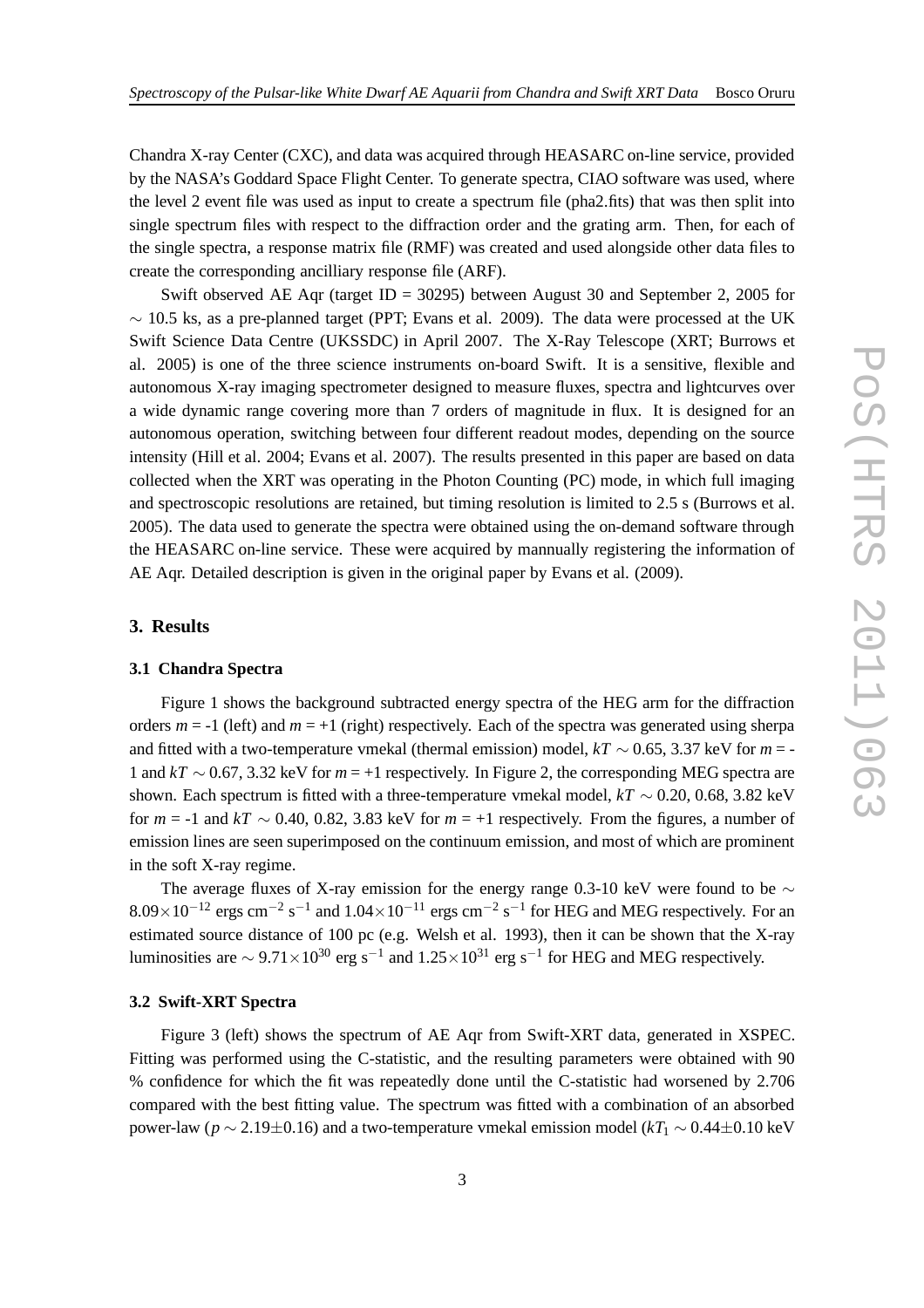

**Figure 1:** *Left*: HEG spectrum for the diffraction order  $m = -1$ . *Right*: HEG spectrum for the diffraction order  $m = +1$ .



**Figure 2:** *Left*: MEG spectrum for the diffraction order  $m = -1$ . *Right*: MEG spectrum for the diffraction order  $m = +1$ .

and  $kT_2 \sim 0.96 \pm 0.11$  keV respectively), suggesting that the X-ray emission has both thermal and non-thermal characteristics. On the right is the unfolded models plotted with the data. The blue and red dotted lines are the vmekal models, showing emission lines prominent at lower X-ray energies  $(\leq 2.5 \text{ keV})$ . The power-law model (green dashed line) provides a satisfactory fit for data in the hard energy range ( $kT > 2$  keV). Plots of photon and energy fluxes (Figure 4) also show that the hard X-ray data can be fitted with a power-law ( $p \sim 2.01$ ).

The average flux obtained for the default Swift-XRT soft energy range (0.3-1.5 keV) was ∼  $6.22 \times 10^{-12}$  erg cm<sup>-2</sup> s<sup>-1</sup>, and the corresponding default hard X-ray (1.5-10 keV) flux was 4.68×  $10^{-12}$  erg cm<sup>-2</sup> s<sup>-1</sup>. Then, the luminosities in the soft and hard energy bands are 7.46×10<sup>30</sup> erg s<sup>-1</sup> and 5.62×10<sup>30</sup> erg s<sup>-1</sup> respectively. Thus, the total X-ray luminosity is  $\sim 1.31 \times 10^{31}$  erg s<sup>-1</sup>.

#### **4. Discussions**

The spectral analyses of both Chandra and Swift-XRT data show that the X-ray emission is predominantly soft and contains a number of emission lines. These characteristics are associated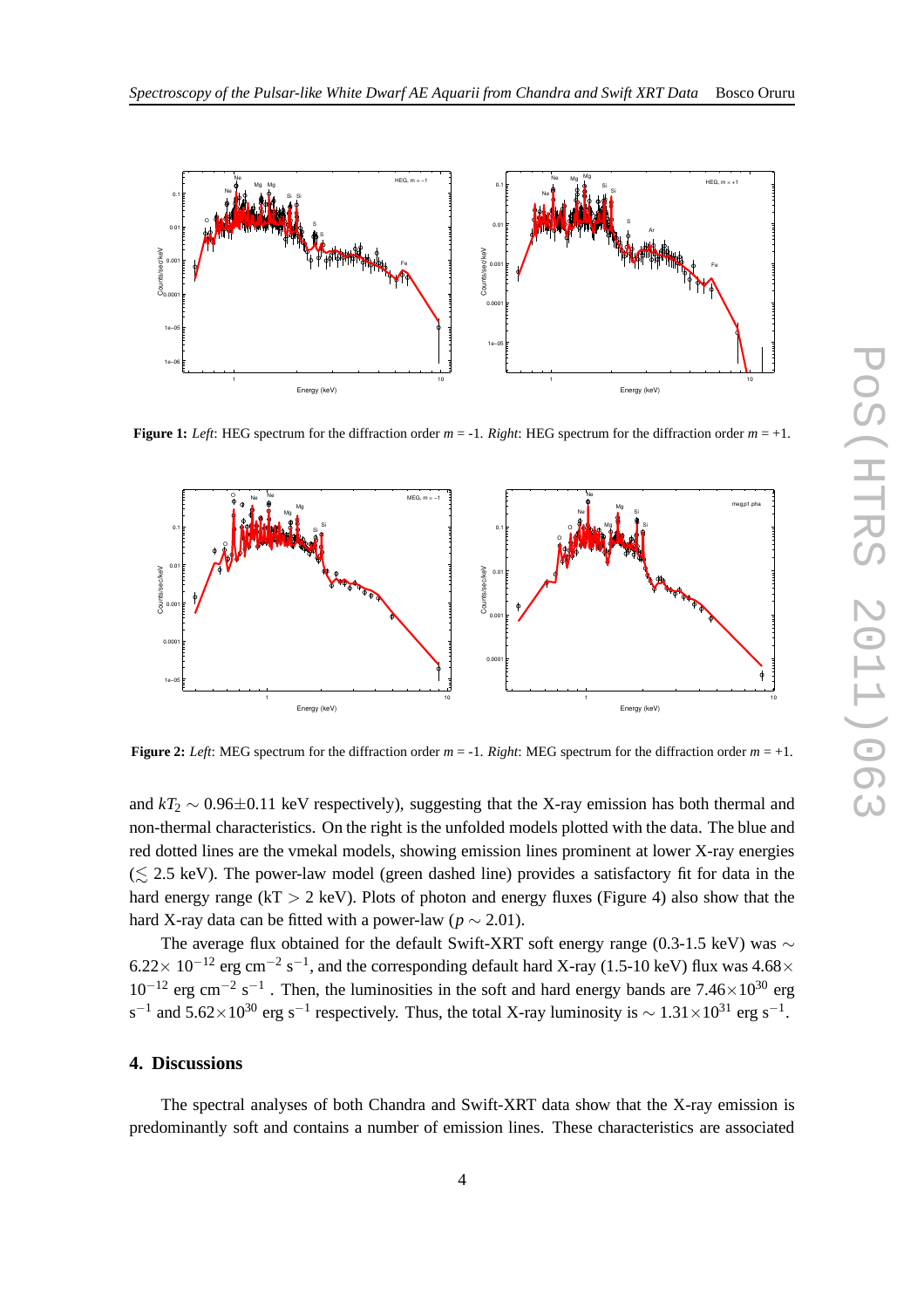

**Figure 3:** *Left*: Spectrum of AE Aquarii with the best fitting models. *Right*: Unfolded models plotted with data.



**Figure 4:** Photon flux (left) and energy flux (right), fitted with a power-law of index, *p* ∼ 2.01.

with an optically thin emission region with a continuous temperature distribution. The vmekal emission model (with  $T > 10^6$  K) means that a thermal emission process is one of the components of the X-ray emission of AE Aqr. Black body emission is unlikely because the observed luminosity  $($  ~  $10^{31}$  erg s<sup>-1</sup>) is much less than  $\sim 10^{34}$  erg s<sup>-1</sup>, which is the expected value for accretion onto the surface of the white dwarf. For AE Aqr, the very effective propeller process greatly hinders the accretion onto the surface, and most likely then, bremsstrahlung (from heated mass outflow) could be the thermal emission process responsible for most of the X-rays (e.g. Oruru & Meintjes, in preparation). With a temperature,  $T > 10^6$  K, it would require that the X-ray emitting region is well above the polar cap region (e.g. Patterson et al. 1980).

The power-law model, used alongside the vmekal model in fitting the Swift-XRT data, suggests a non-thermal emission, possibly arising from synchrotron radiation of accelerated particles (e.g. Terada et al. 2008). This is suggested for the hard X-ray emission which is modelled to have a different emission region from the soft X-ray emission, although both components are pulsed (e.g. Oruru & Meinties, in preparation). It is proposed that the hard X-ray emission should be from a region in the vicinity of the light cylinder radius (e.g. Oruru & Meintjes, in preparation).

The spectral characteristics of AE Aqr discussed above make it similar to accretion-driven X-ray pulsars, but with properties of the white dwarf (e.g. spin period and surface magnetic field) much different compared with those of neutron stars. Hence, the hard X-ray emission in AE Aqr is